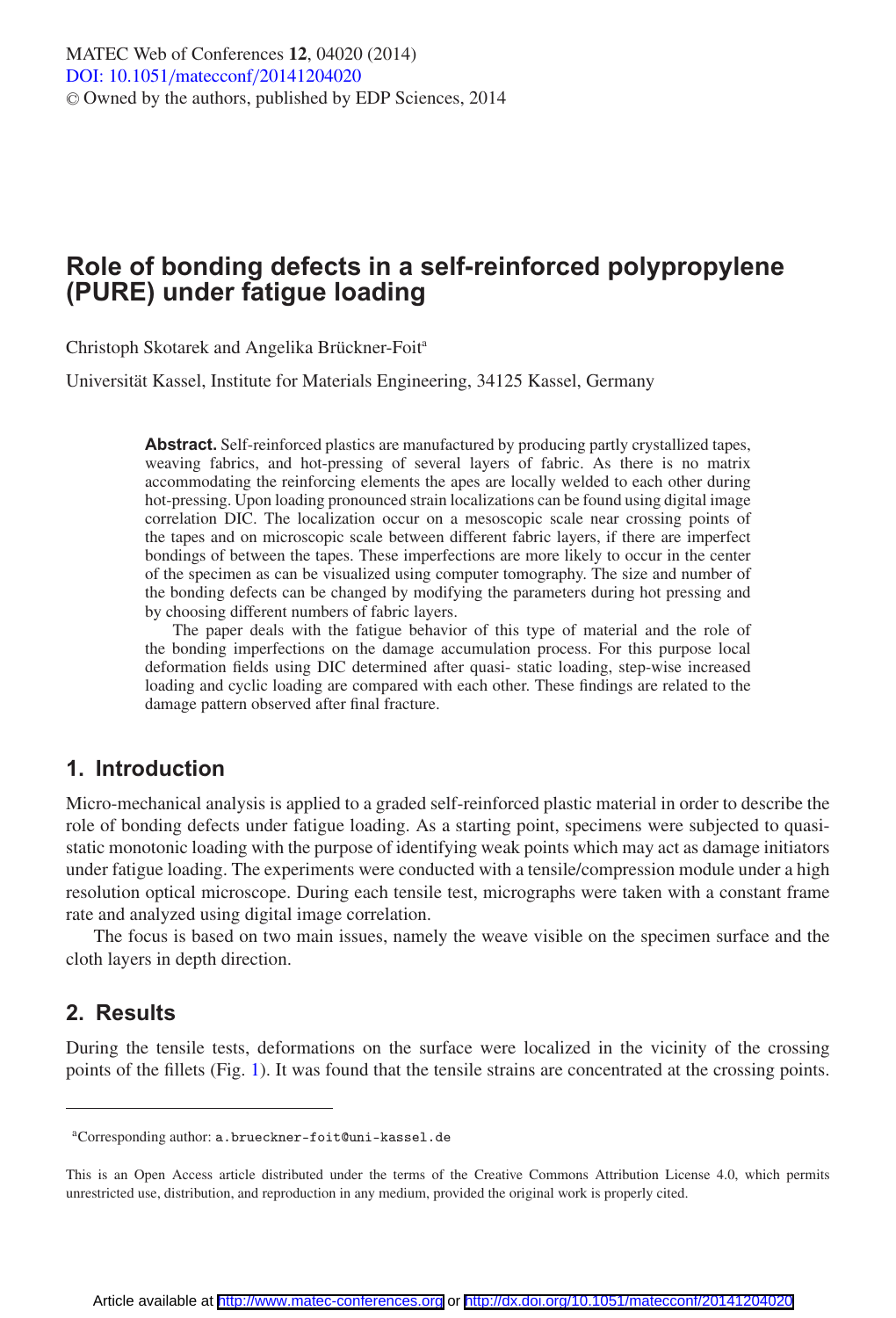### MATEC Web of Conferences

<span id="page-1-0"></span>

Fillet strukture in sideview without load F

Fillet crossing point at a tensile strain of 165 MPa

**WANN** 

<span id="page-1-1"></span>**Figure 1.** Optical microscope: overview of some weak points and their detection via 2D-DIC.



**Figure 2.** CT Micrograph: some regions offer different contrast structures → sign of damaged substructures in the volume.